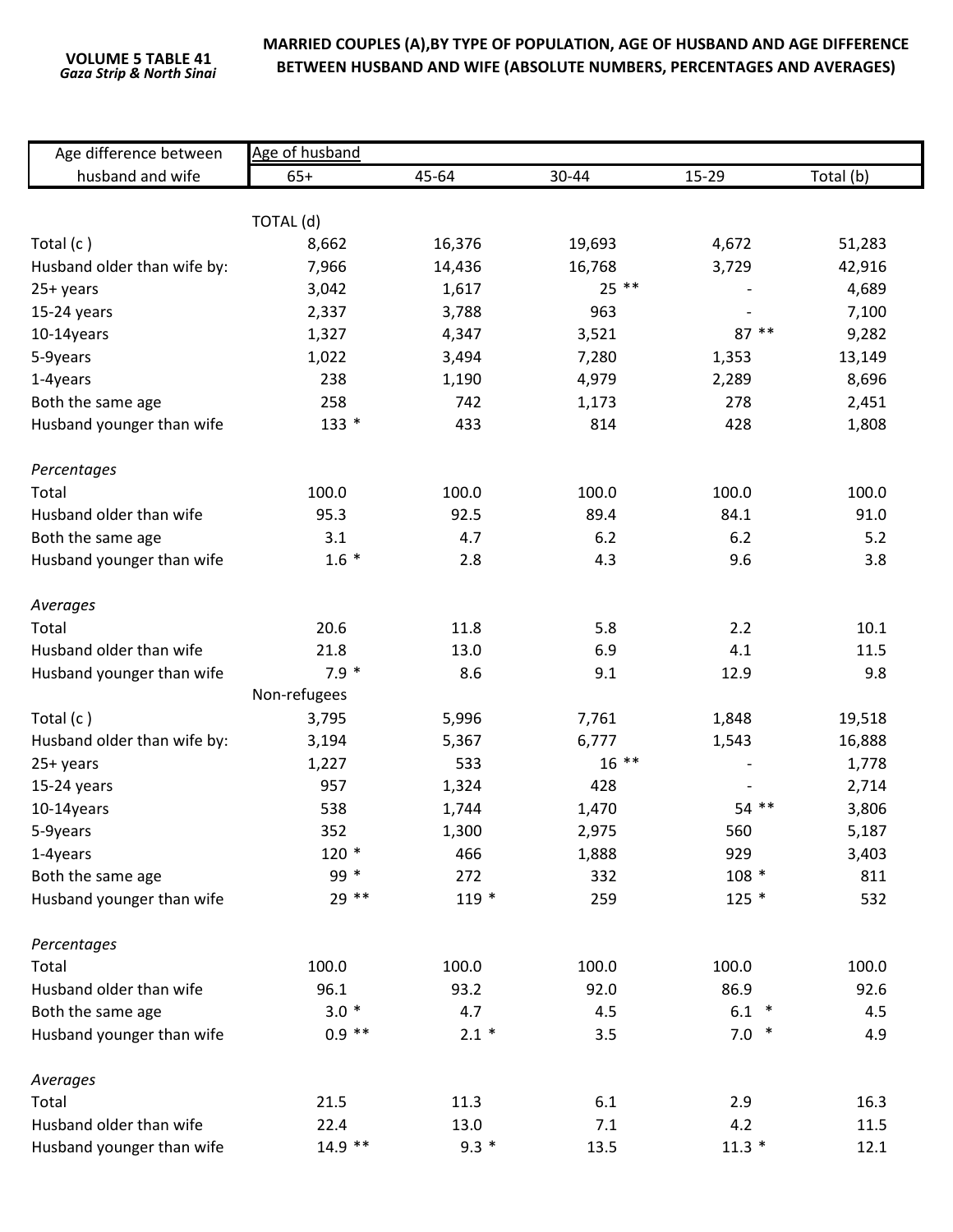|                             | Refugees      |          |         |                          |        |
|-----------------------------|---------------|----------|---------|--------------------------|--------|
| Total $(c)$                 | 1,270         | 2,667    | 3,153   | 892                      | 8,272  |
| Husband older than wife by: | 1,156         | 2,354    | 2,736   | 765                      | 7,014  |
| 25+ years                   | 408           | 317      | $5 * *$ |                          | 731    |
| 15-24 years                 | 378           | 646      | 168 *   | $\overline{\phantom{a}}$ | 1,194  |
| 10-14years                  | $223*$        | 649      | 594     | $16***$                  | 1,482  |
| 5-9years                    | 135 *         | 581      | 1,201   | 291                      | 2,208  |
| 1-4years                    | $12**$        | $161 *$  | 768     | 458                      | 1,399  |
| Both the same age           | 52 **         | 129 *    | $208 *$ | $20**$                   | 409    |
| Husband younger than wife   | $13***$       | 52 **    | $124 *$ | 58 **                    | 247    |
| Percentages                 |               |          |         |                          |        |
| Total                       | 100.0         | 100.0    | 100.0   | 100.0                    | 100.0  |
| Husband older than wife     | 94.7          | 92.9     | 89.2    | 90.8                     | 91.4   |
| Both the same age           | $4.3$ **      | $5.1 *$  | $6.8 *$ | $2.4$ **                 | 5.3    |
| Husband younger than wife   | $1.1$ **      | $2.0$ ** | $4.0*$  | $6.9$ **                 | 3.2    |
| Averages                    |               |          |         |                          |        |
| Total                       | 19.8          | 12.6     | 6.1     | 3.4                      | 10.1   |
| Husband older than wife     | 21.8          | 13.8     | 7.0     | 4.2                      | 11.3   |
| Husband younger than wife   | $4.4$ **      | $13.0**$ | $4.3 *$ | $10.4$ **                | 7.6    |
|                             | Refugee camps |          |         |                          |        |
| Total (c)                   | 3,865         | 7,584    | 8,532   | 1,735                    | 22,604 |
| Husband older than wife by: | 3,545         | 6,598    | 7,021   | 1,298                    | 18,465 |
| 25+ years                   | 1,390         | 761      | $4***$  |                          | 2,157  |
| 15-24 years                 | 976           | 1,796    | 346     |                          | 3,122  |
| 10-14years                  | 561           | 1,898    | 1,391   | $9 * *$                  | 3,859  |
| 5-9years                    | 517           | 1,585    | 3,005   | 486                      | 5,593  |
| 1-4years                    | $101 *$       | 558      | 2,275   | 800                      | 3,734  |
| Both the same age           | $97 *$        | 341      | 626     | $145 *$                  | 1,209  |
| Husband younger than wife   | $91*$         | 262      | 426     | 189 *                    | 968    |
| Percentages                 |               |          |         |                          |        |
| Total                       | 100.0         | 100.0    | 100.0   | 100.0                    | 100.0  |
| Husband older than wife     | 95.0          | 91.6     | 87.0    | 79.6                     | 89.4   |
| Both the same age           | 2.6           | 4.7      | 7.7     | 8.9                      | 5.8    |
| Husband younger than wife   | $2.4 *$       | 3.6      | 5.3     | $11.6*$                  | 4.7    |
| Averages                    |               |          |         |                          |        |
| Total                       | 20.2          | 11.6     | 5.4     | 2.1                      | 10.0   |
| Husband older than wife     | 21.5          | 13.0     | 6.6     | 4.0                      | 11.6   |
| Husband younger than wife   | $10.6*$       | 7.4      | 7.3     | $9.6 *$                  | 8.1    |